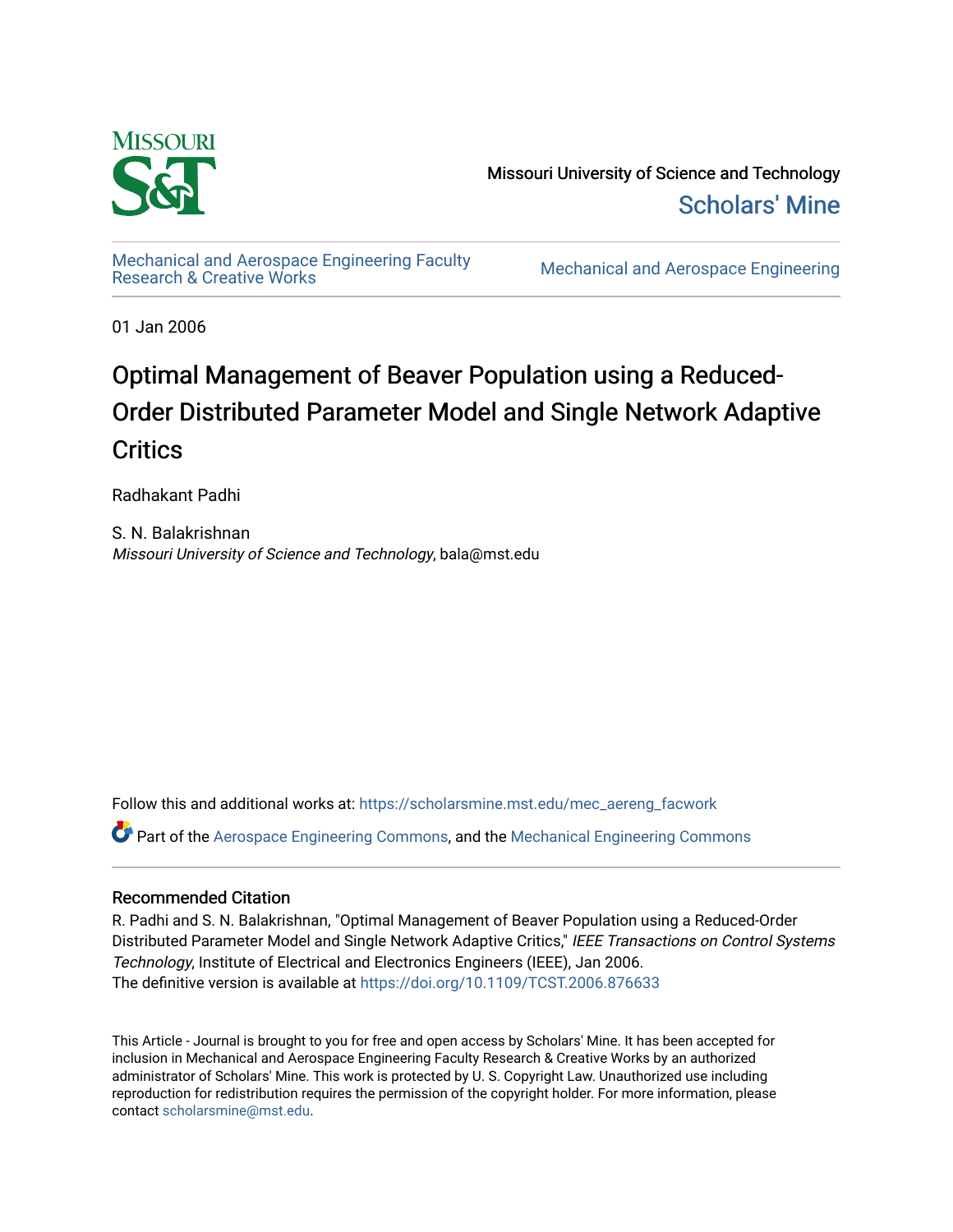# Optimal Management of Beaver Population Using a Reduced-Order Distributed Parameter Model and Single Network Adaptive Critics

Radhakant Padhi*, Member, IEEE,* and S. N. Balakrishnan

*Abstract—***Beavers are often found to be in conflict with human interests by creating nuisances like building dams on flowing water (leading to flooding), blocking irrigation canals, cutting down timbers, etc. At the same time they contribute to raising water tables, increased vegetation, etc. Consequently, maintaining an optimal beaver population is beneficial. Because of their diffusion externality (due to migratory nature), strategies based on lumped parameter models are often ineffective. Using a distributed parameter model for beaver population that accounts for their spatial and temporal behavior, an optimal control (trapping) strategy is presented in this paper that leads to a desired distribution of the animal density in a region in the long run. The optimal control solution presented, imbeds the solution for a large number of initial conditions (i.e., it has a feedback form), which is otherwise nontrivial to obtain. The solution obtained can be used in real-time by a nonexpert in control theory since it involves only using the neural networks trained offline. Proper orthogonal decomposition-based basis function design followed by their use in a Galerkin projection has been incorporated in the solution process as a model reduction technique. Optimal solutions are obtained through a "single network adaptive critic" (SNAC) neural-network architecture.**

*Index Terms—***Beaver population control, distributed parameter control, proper orthogonal decomposition, single network adaptive critic (SNAC), wildlife management.**

#### I. INTRODUCTION

**B**EAVERS are a small mammal species and have a strong tendency to create nuisances, mainly by building dams on the flowing water, thereby creating flooding in the low land areas, roads, crop lands, etc. However, the same activities sometimes lead to desirable consequences as well—like increased vegetation, increased water table, etc. Because of this conflicting situation, an optimal management strategy is needed to control their population in any particular area. In the northern United States, beavers are usually desired [[25\]](#page-12-0), whereas in the southern United States they are known for their nuisance activities [[5\]](#page-12-0). Their nuisance activities have also been studied beyond the United States [[13\]](#page-12-0). This fascinating

S. N. Balakrishnan is with the Department of Mechanical and Aerospace Engineering, University of Missouri-Rolla, Rolla, MO 65409 USA (e-mail: bala@umr.edu).

Digital Object Identifier 10.1109/TCST.2006.876633

species still keeps on attracting researchers to study about their population and impact [\[19](#page-12-0)], [\[20](#page-12-0)].

Managing the beaver population is difficult due to their migratory nature. Some of the reasons for this are better availability of food and water resources, the desire of two-year olds to set up new colonies, etc. [\[5](#page-12-0)]. Because of this migratory nature, any controlling (harvesting) technique specific to the property of a particular land owner should also account for the beaver population dynamics in the surroundings, as well as the need of the neighboring land owners. In mathematical terms, this introduces the need for a distributed model to design an appropriate management strategy. Awareness of the need for a proactive beaver management policy is slowly increasing [\[19](#page-12-0)] and, hence, implementing such a strategy may be less difficult as people in a region may cooperate with the decision of the wildlife manager more willingly. With the assumption that the neighboring land owners have a common goal, a distributed parameter model has been proposed in [[5](#page-12-0)]. An optimal harvesting strategy using this model has also been proposed [\[5](#page-12-0)], [[17\]](#page-12-0).

In contrast to the lumped parameter systems, distributed parameter systems (DPS) are governed by a set of partial differential equations (PDEs) and are also known as infinite-dimensional systems because of the presence of infinite system modes. Control of distributed parameter systems has been studied both from mathematical, as well as the engineering point of view. An interesting historical perspective of the control of such systems can be found in [[16\]](#page-12-0). There exists an infinite amount of dimensional operator theory-based methods for the control of distributed parameter systems. While there are many advantages, these operator theory-based approaches are mainly limited to linear systems [[11\]](#page-12-0) and some limited classes of nonlinear problems like spatially invariant systems [\[2](#page-12-0)]. Moreover, for implementation purpose the infinite-dimensional control solution needs to be approximated (e.g., truncating an infinite series, reducing the size of feedback gain matrix, etc.) and, hence, it is not completely free from approximation errors.

It should be noted, however, that while dealing with infinite dimensional systems, approximations need to be introduced at some point or another. An alternate way of dealing with infinite dimensional systems is to have a finite dimensional approximation of the system using a set of orthogonal basis functions via Galerkin projection [\[14\]](#page-12-0). Even though such approximation processes obviously introduce errors at the first place (in strict mathematical sense), usually these are adequate to address

Manuscript received December 22, 2003; revised July 28, 2005. Manuscript received in final form February 28, 2006. Recommended by Associate Editor F. Ghorbel. This work was supported by the National Science Foundation under Grant 0201076 and Grant 0324428.

R. Padhi is with the Department of Aerospace Engineering, Indian Institute of Science, 560 012 Bangalore, India (e-mail: padhi@aero.iisc.ernet.in).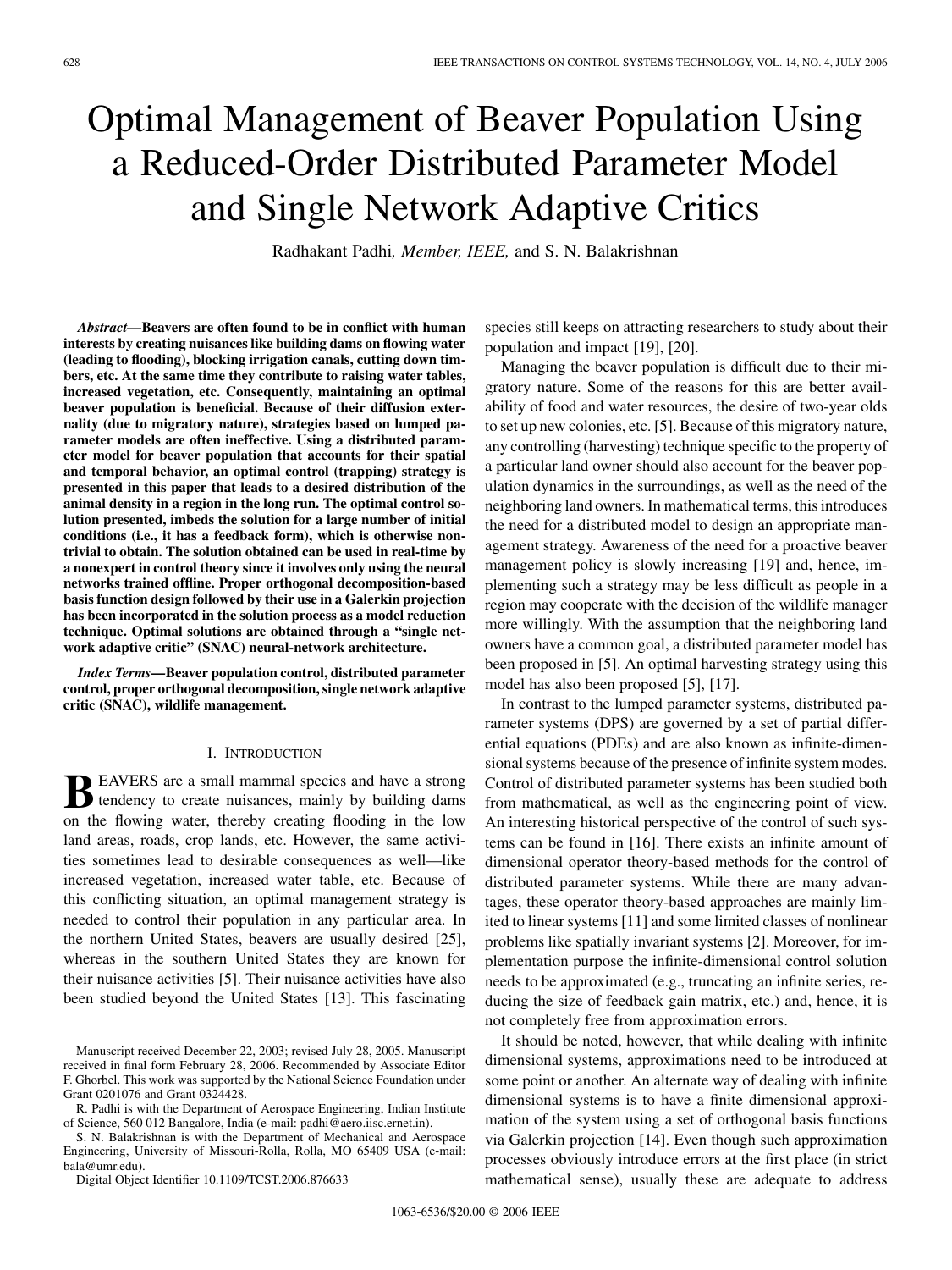practical engineering problems. However, the methodology of Galerkin projection normally leads to high-order lumped system representations to adequately represent the properties of the original system, if arbitrary orthogonal functions (e.g., Legendre polynomials, Chebyshev polynomials, Fourier functions, etc.) are used as the basis functions [\[23](#page-12-0)]. For this reason, attention is being increasingly focused in the recent literature on the technique of proper orthogonal decomposition (POD). In this technique, a set of "problem oriented" orthogonal functions is designed to approximately span the solution space of the original system of PDEs. This is done through the "snap shot solutions," which by definition are representative solutions of the system at arbitrary instants of time. Using these basis functions in a Galerkin procedure a very low-order lumped parameter model (i.e., a set of ordinary differential equations) is created that is usually good enough for control design. For linear systems, it has been proved that such an approach of designing the POD-based basis function leads to the optimal representation of the PDE system in the sense that it captures the maximum energy of the system with the least number of basis functions as compared to any other set of orthogonal set of basis functions [[14\]](#page-12-0). For nonlinear systems, even though such useful theorems do not exist, the basic underlying idea still holds. Out of numerous studies published on this topic, we cite [\[3](#page-12-0)], [[7\]](#page-12-0), [\[14](#page-12-0)], [[22\]](#page-12-0), and [[24\]](#page-12-0) for reference with respect to the application of the technique in various linear and nonlinear distributed parameter problems.

The main goal of this research is to come up with an "optimal" beaver harvesting scheme in the entire region of interest. The obvious choice in this regard is to use optimal control theory. In fact, many difficult real-life lumped parameter problems can be formulated in the framework of optimal control theory [\[6](#page-12-0)], [\[18](#page-12-0)]. An interested reader can refer to [[8\]](#page-12-0) for the application of optimal control techniques for bioeconomic problems. It is well-known that the dynamic programming formulation offers the most comprehensive solution approach to nonlinear optimal control in a state feedback form [\[6](#page-12-0)]; a feedback control is desirable because of its beneficial properties like robustness with respect to noise and modeling uncertainties. However, solving the associated Hamilton–Jacobi–Bellman (HJB) equation demands a very large (rather infeasible) amount of computations and storage space dedicated for this purpose. An innovative idea was proposed in [[26\]](#page-12-0) to get around this numerical complexity by using an "approximate dynamic programming" (ADP) formulation. The solution to the ADP formulation is obtained through a dual neural-network approach called adaptive critic (AC). In one version of the AC approach, called the dual heuristic programming (DHP), one network (called the action network) represents the mapping between the state and control variables, while a second network (called the critic network) represents the mapping between the state and costate variables. The optimal solution is reached after the two networks iteratively train each other successfully. This DHP process, aided by the nonlinear function approximation capabilities of neural networks, overcomes the computational complexity that had been the bottleneck of the dynamic programming approach. Another important advantage

of this method is that this solution can be implemented online, since the control computation requires only a few multiplications of the network weights that are trained offline.

One of the many benefits of a neural-network approach for control design, which has extensively been used in the control of lumped parameter systems [[15\]](#page-12-0), is its ability to control nonlinear plants. This paper uses a variant (rather a significant improvement) of the AC architecture and is named "single network adaptive critics" (SNAC). The SNAC architecture retains all the powerful features of the AC technique. However, there is no need of "action" networks and, hence, there is no requirement of iterative training loops between the "action" and "critic" networks, which are necessary in a typical AC procedure. Consequently, it leads to a considerable amount of computational savings besides eliminating the error associated with the additional neural-network approximations.

In this paper, our goal is to design an optimal harvesting strategy so as to achieve a desired beaver population distribution throughout a region under consideration over a long run. Even though many population control techniques are available, like relocating the food resources, poisoning the food resources, etc., in this work the methods of control are trapping and subsequent killing (for pelt value) or relocation in case of a negative control demand elsewhere in the region. The solution uses the ideas of model reduction with proper orthogonal decomposition (POD) technique-based basis functions and the philosophy of SNAC-based optimal control design. The effectiveness of the resulting control is tested from numerous simulations, even though a set of representative results are presented because of space limitations.

Besides solving the application problem under consideration, the content in this paper can be interpreted to have two main developmental contributions: 1) it uses a newly developed SNAC technique, which has significant computational savings as compared to the DHP/AC technique currently used by many neural network researchers and 2) the technique presented also serves as a computational tool to synthesize a feedback form of optimal control solutions for distributed parameter systems, in general. To the best of our knowledge, this is probably the first paper in which a neural-network-based controller has been designed for a two-dimensional (2-D) distributed parameter system. Besides the advantages, the approach followed in this paper differs from that presented in [[5\]](#page-12-0) and [[17\]](#page-12-0) in the sense that, it is based on a "tracking" formulation and any desired profile can be achieved, subjected to the limitations in control actuation. The numerical results show that the magnitude of error in tracking the required beaver density profile after five years is much smaller than the errors after ten years in the results presented in [[5\]](#page-12-0), [[17\]](#page-12-0).

The rest of the paper is organized as follows. In Section II, the distributed parameter model for beaver population is presented and the control objective is defined. The steps in the reduced-order model development using POD basis functions are presented in Section III. In Section IV, the SNAC technique is discussed in detail. The numerical results are presented and conclusions are drawn in Sections V and VI, respectively.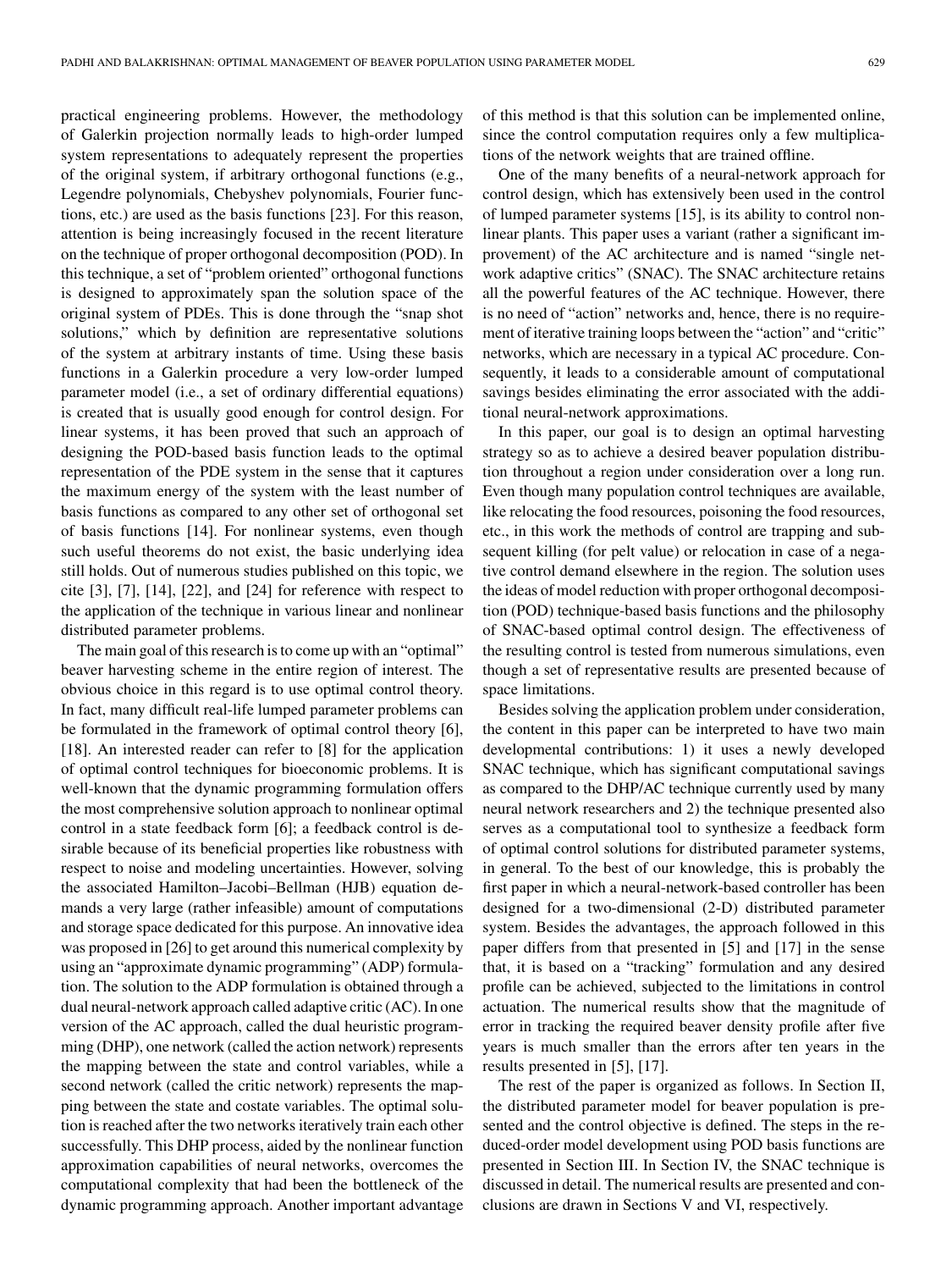## II. BEAVER POPULATION MODEL AND CONTROLLER OBJECTIVE

#### *A. Beaver Population Model*

Assuming the beaver population distribution to be continuous in a territory, the following distributed parameter model has been developed in the literature for beaver population density [\[5](#page-12-0)], [\[17](#page-12-0)]:

$$
\frac{\partial Z}{\partial t} = \alpha \nabla^2 Z + (aZ - bZ^2) - PZ \quad \text{in } \Omega \times (0, t_f)
$$
  
\n
$$
Z(y_1, y_2, t) = c \quad \text{on } \partial \Omega \times (0, t_f)
$$
  
\n
$$
Z(y_1, y_2, 0) = Z_0(y_1, y_2) \quad \text{in } \Omega \text{ at } t = 0 \tag{1}
$$

where  $Z$  is the beaver population density in heads per square miles (hd/mi<sup>2</sup>) and P is the portion of Z to be trapped per year (yr<sup>-1</sup>), which acts as a control variable.  $\alpha$ , a, and b are growth parameters of the model (their meanings and values are in Table I). Note that the term  $(aZ - bZ^2)$  represents the density-dependent annual biological productivity of beavers in the absence of dispersion. Assuming that the spatial domain  $\Omega \in \mathbb{R}^2$ and it is a rectangle,  $\Delta \stackrel{\Delta}{=} \{y = (y_1, y_2) : y_1 \in [0, L_1], y_2 \in$  $[0, L_2]$ , where  $\overline{L_1}$  and  $\overline{L_2}$  are the lengths of its sides.  $\partial\Omega$  represents the boundary of  $\Omega$  and time  $t \in (0, t_f)$  and  $Z_0(y_1, y_2)$ represents the initial density distribution. Based on a study for the state of New York by its Department of Environmental Conservation, the parameters of the model obtained in [\[5](#page-12-0)] and [\[17](#page-12-0)] are as given in Table I.

The assumption  $c > 0$  to be a constant describes the boundary condition. Note that the condition  $Z(y_1, y_2, t) = c$  on  $\partial \Omega \times$  $(0, t_f)$  in (1) differs from the model in [[5\]](#page-12-0) and [[17\]](#page-12-0) in the sense that they have assumed  $c = 0$ . This modification was introduced both to avoid a numerical problem in the control computation (see Section II-B). It also makes better physical sense to have a nonzero boundary condition as the number of beavers is not expected to be exactly zero on the boundary. In our numerical simulations  $c = 1$ .

It is clear from (1) that the growth (or decay) of the population density is a dynamic process that depends on the parameters of the model. Some of the reasons for the diffusion term in the model include migration of two-year-olds to set up new colonies, migration of the entire colonies for better food availability, etc. Similarly, some of the main reasons for the decay terms include their natural demise, being eaten by predators, diseases due to contaminated water (their habitat is always close to water resources), etc. Even though many types of control techniques are available (e.g., relocating their food resource, poisoning their food habitat, introducing predators, trapping by humans, etc.), the application of a particular technique is dictated by the nature of the problem for a particular region. The model in (1) assumes that there is a collective goal for all of the land owners (which includes the person in charge of the public land) of a particular region of interest and that the owners are willing to act collectively for their mutual benefit.

#### *B. Controller Objective*

The objective of this controller in this study is to trap the beavers throughout the territory in an optimal way that leads

TABLE I PARAMETERS OF THE BEAVER POPULATION MODEL

| Symbol | Meaning                               | Units                    | Value     |
|--------|---------------------------------------|--------------------------|-----------|
| а      | Maximum rate of net<br>recruitment    | $vr^{-1}$                | 0.335     |
| h      | Density dependence of<br>beaver stock | $mi^2 h ds^{-1} yr^{-1}$ | 0.2066315 |
| α      | Diffusion coefficient                 | $mi^2$ $yr^{-1}$         | 725 27    |

to a desired distribution  $Z^*(y)$  in the long run. This leads to an optimal controller formulation in an infinite-time framework.

*1) Choice of the Desired Distribution:* The territory considered in this paper is a forest land and the desired distributions wanted by a wildlife manager  $Z^*(y)$  are restricted to satisfy the following conditions:

- 1)  $Z^* \geq 0$  in  $\Omega$ ;
- 2)  $Z^* = c$  in  $\partial\Omega$ ;
- 3)  $Z^*$  is continuous and smooth (i.e.,  $\nabla^2 Z^*$  continuous);
- 4)  $(\nabla^2 Z^*/Z^*)$  is finite whenever  $Z^* = 0$ .

Condition 1 is assumed because of the fact that  $Z^* < 0$ has no physical meaning. Condition 2 is imposed to reflect the problem dynamics. Note that with this condition  $Z^*$  satisfies the boundary condition for  $Z$  in (1). The necessity of conditions 3 and 4 will be clear from the discussions later in this section [see (3)].

Without loss of generality, it is assumed that  $Z^* = c = 1$ throughout  $\Omega$  as the desired profile. It satisfies all of the conditions mentioned above. However, note that the underlying technique is not constrained by this assumption. If some other profile is desired (satisfying the above condition), the technique presented in this study can achieve that also. The goal of this study is the same as in [\[5](#page-12-0)] and [\[17](#page-12-0)], in the sense that their studies seeked to achieve a desired profile  $Z^* = c = 0$ throughout  $\Omega$  (note that they have assumed  $Z^* = c$  on  $\partial \Omega$ as well). In such a case, the tracking problem reduces to a regulator problem, and hence, there is no need of the feedforward controller (condition 4 mentioned above is not needed in that case). However, the technique presented here is capable of solving tracking problems as well, and, hence, is capable of achieving a wider set of objectives as compared to the one presented in [[5\]](#page-12-0) and [\[17](#page-12-0)].

2) Feedforward Controller: Let  $P^*$  be the associated control with  $Z^*$  so that  $Z^*$  remains at steady state. Then from (1), it is clear that  $Z^*$  and  $P^*$  should satisfy the following equation:

$$
\alpha \nabla^2 Z^* + Z^*(a - bZ^* - P^*) = 0 \tag{2}
$$

which leads to

$$
P^* = (a - bZ^*) + \alpha \left(\frac{\nabla^2 Z^*}{Z^*}\right). \tag{3}
$$

The value of  $P^*$ , as obtained from (3), is a feedforward controller that acts in conjunction with the optimal feedback controller to be developed so that a steady-state condition will be maintained after  $Z \rightarrow Z^*$ . Note that the conditions 3 and 4 imposed on  $Z^*$  make  $P^*$  well-behaved.

Note that in general, (3) poses a restrictive constraint on the choice of the desired profiles. Unless the desired profiles have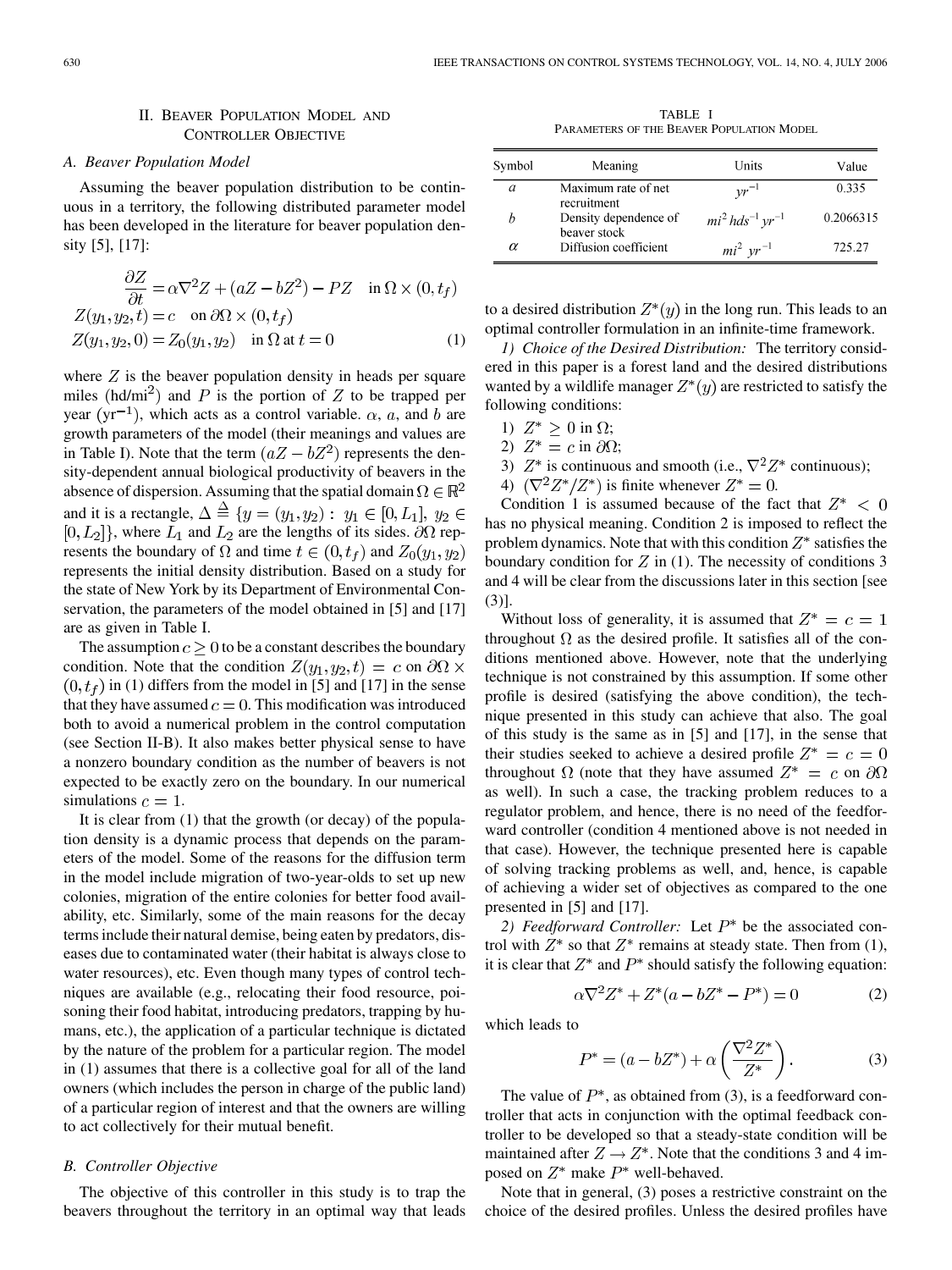sufficiently small curvature, the term  $\alpha(\nabla^2 Z^*/Z^*)$  becomes numerically high (mainly because of the high value of  $\alpha$ ). This leads to a high value of  $P^*$ , which is not allowed. Due to the way control is defined, one must guarantee that  $P \leq 1$  everywhere in the domain and for all time. This implies that we must also have  $P^*$  < 1, since in the steady state essentially  $P = P^*$ . Note that because of our selection of a constant desired profile  $Z^* = c = 1$  throughout  $\Omega$  (including  $\partial \Omega$ ), we have  $\nabla^2 Z^* = 0$ the above problem does not arise. It will be clear from the results in Section V that the constraints  $P \leq 1$  and  $P^* \leq 1$  are satisfied without any problem.

*3) Deviation Dynamics and Cost Function Selection:* With the availability of the desired final values for state  $Z^*$  and control  $P^*$ ,  $Z \stackrel{\Delta}{=} Z^* + x$  and  $P \stackrel{\Delta}{=} P^* + u$ , where x and u are deviations in state and control, respectively. Then it follows from (1) that

$$
\frac{\partial x}{\partial t} = \alpha \nabla^2 x + (a - P^* - 2bZ^* - bx)x - (Z^* + x)u
$$
  

$$
x(y_1, y_2, t) = 0 \text{ on } \partial\Omega
$$
  

$$
x(y_1, y_2, 0) = Z_0(y_1, y_2) - Z^*(y_1, y_2) \text{ on } \Omega.
$$
 (4)

The goal of the controller design now is to cancel the deviation terms  $x$  and  $u$  throughout the domain. This can be achieved by finding a controller that minimizes

$$
J = \frac{1}{2} \int_{0}^{t_f \to \infty} \int_{0}^{L_1} \int_{0}^{L_2} (qx^2 + ru^2) dy_2 dy_1 dt
$$
 (5)

where  $q \ge 0$  and  $r > 0$  are the weights on state and control, respectively. The selection of the cost function as in (5) along with the nonlinear dynamics of the problem leads us to a nonlinear quadratic regulator problem, for which closed-form solution for control does not exist (to the best knowledge of the authors). Hence, an adaptive critic neural-network-based numerical approach is used to find solutions in a domain of interest.

Note that ideally, one should also impose a constraint  $\int_{\Omega} P dy \geq 0$ , to address an implementation constraint as beavers cannot be created at will. However, such a restriction is not used with the assumption that should such a case arise, the beavers can be bought in from a different territory. Even though this assumption is made for mathematical tractability, this condition was not violated in any of our numerous simulation studies.

#### III. REDUCED-ORDER MODEL DEVELOPMENT

Distributed parameters are otherwise known as "infinite dimensional systems" because of the presence of an infinite number of system modes. Because it is impossible to deal with an infinite dimensional system (either for control computation or its implementation), some approximation needs to be introduced while dealing with such systems. In this research, "proper orthogonal decomposition" based basis function design is used followed by their use in a Galerkin projection, which leads to a very low-dimensional representation of the system with a good level of accuracy [[3\]](#page-12-0), [[7\]](#page-12-0), [[14\]](#page-12-0), [[22\]](#page-12-0), [[24\]](#page-12-0). This powerful technique has become widely popular in recent years. In this section, key steps of this procedure are outlined.

## *A. Basis Function Design Based on Proper Orthogonal Decomposition (POD)*

Proper orthogonal decomposition (POD) is a technique of finding an optimal set of basis functions, which spans an ensemble of data optimally in an average sense. Let  ${U_i(y): 1 \leq$  $i \leq N, y \in \Omega$  be an ensemble of data, consisting of set of *snapshot* solutions (observations), of some physical process over the domain  $\Omega$  at arbitrary instants of time. The process of getting the snapshot solutions for the beaver control problem will be discussed later in Section III-D. The goal of the POD technique is to design a coherent structure that has the largest mean square projection on the snapshots. In other words, it is an effort to find all such possible basis functions  $\Phi$ , each of which provides a local maximum for the following figure of merit

$$
I = \frac{1}{N\langle \Phi, \Phi \rangle} \sum_{i=1}^{N} \left| \langle U_i, \Phi \rangle \right|^2.
$$
 (6)

The standard  $L_2$  inner product is used in (6), which is defined as  $\langle \Phi_1, \Phi_2 \rangle = \int_{\Omega} \Phi_1 \Phi_2 dy$ . The idea then is to seek a basis function  $\Phi$  as a linear combination of snapshots of the form

$$
\Phi = \sum_{i=1}^{N} w_i U_i \tag{7}
$$

where the coefficients  $w_i$  are to be determined such that  $\Phi$  maximizes the cost function in (6). However, we notice that

$$
\frac{1}{N} \sum_{i=1}^{N} |\langle U_i, \Phi \rangle|^2
$$
\n
$$
= \frac{1}{N} \sum_{i=1}^{N} \int_{\Omega} \int_{\Omega} U_i(y) \Phi(y) U_i(y') \Phi(y') dy dy'
$$
\n
$$
= \int_{\Omega} \left( \frac{1}{N} \sum_{i=1}^{N} \int_{\Omega} U_i(y) U_i(y') \Phi(y') dy' \right) . \Phi(y) dy
$$
\n
$$
= \langle K \Phi, \Phi \rangle
$$
\n(8)

where the operator  $K$  is defined as

$$
K\Phi \equiv \frac{1}{N} \sum_{i=1}^{N} \int_{\Omega} U_i(y) U_i(y') \Phi(y') dy'. \tag{9}
$$

Defining  $\sigma \triangleq \langle K\Phi, \Phi \rangle / \langle \Phi, \Phi \rangle$ , it can be seen from (6) and (8) that the objective now is to find a function  $\Phi^*$  that maximizes  $\sigma$ . Following the principle of calculus of variations it can be shown that this problem leads to  $K\Phi^* = \sigma \Phi^*$ , subjected to  $\|\Phi^*\| = 1$ . Substituting for  $\Phi$  and  $K\Phi$  from their definitions in (7) and (9), after some algebra it can be shown that  $CW = \sigma W$ , where  $C = [c_{ij}], c_{ij} = (1/N) \int_{\Omega} U_i(y) U_j(y) dy$ and  $W = [w_1, \dots, w_N]^T$ . An interested reader can refer to [\[14](#page-12-0)] and [[22\]](#page-12-0) for more mathematical details. This is now a standard matrix eigenvalue and eigenvector problem to find  $W$ . It is clear that  $c_{ij} = c_{ji}$ , i.e., C matrix is symmetric. Furthermore, from the definition of  $\sigma$ , observe that  $\sigma \geq 0$ . So C matrix has  $N$  *nonnegative real* eigenvalues and  $N$  orthogonal eigenvectors. The eigenvectors can be sorted in a descending order as  $\sigma_1 \geq \sigma_2 \geq \ldots, \geq \sigma_N \geq 0$ . Let the corresponding eigenvectors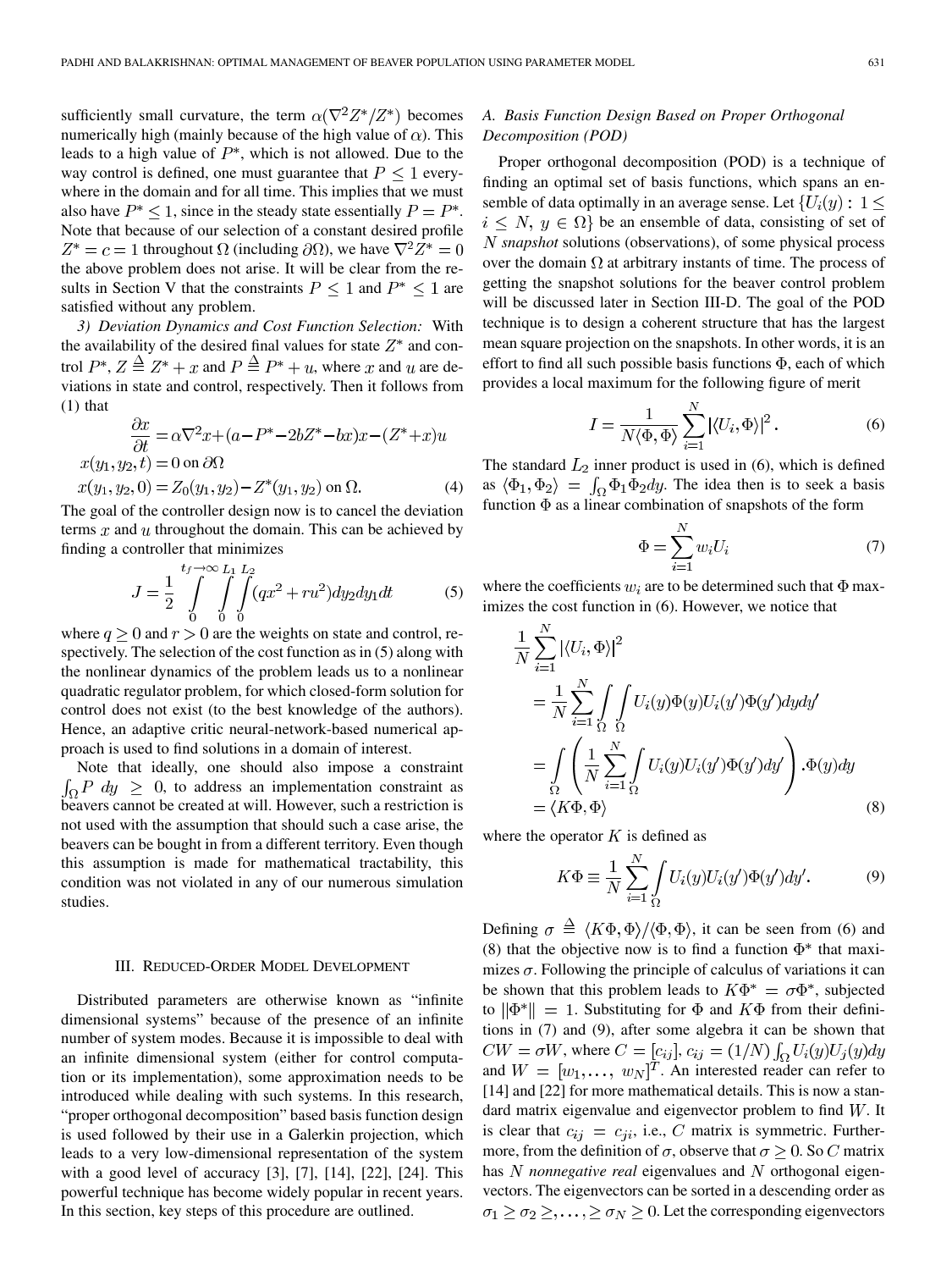be  $W^1 = [w_1^1, \ldots, w_N^1]^T, \ldots, W^N = [w_1^N, \ldots, w_N^N]^T$ . The  $N$  basis functions can be written as

$$
\Phi_1 = \sum_{i=1}^N w_i^1 U_i(y),
$$
  
\n
$$
\vdots
$$
  
\n
$$
\Phi_N = \sum_{i=1}^N w_i^N U_i(y).
$$
 (10)

The  $\|\Phi\| = 1$  condition is met when  $W^j$ s are normalized by forcing  $\langle W^j, W^j \rangle = 1/(N\sigma_i)$  with the inner product being taken in a standard  $l_2$  (vector) notation. The eigenspectrum can then be truncated judiciously such that  $\sum_{j=1}^{\tilde{N}} \sigma_j \approx \sum_{j=1}^N \sigma_j$ , where the truncated system has  $\tilde{N} \leq N$  eigenvalues and eigenvectors. In that case, the  $\tilde{N}$  orthonormal eigenfunctions approximately span the solution space. Usually it turns out that  $\tilde{N} \ll 1$  $N$ . An important property of the POD basis functions is that they are optimal in the sense that for a given number of modes  $n$ , the projection on the subspace spanned by leading  $n$  POD basis functions contains the greatest possible energy on an average sense [[14\]](#page-12-0), [[22\]](#page-12-0).

#### *B. Reduced Order Model: Use of Galerkin Projection*

After obtaining the basis functions,  $x$  and  $u$  are expanded as follows:

$$
x(t,y) = \sum_{j=1}^{\tilde{N}} \hat{x}_j(t)\Phi_j(y_1, y_2)
$$
  

$$
u(t,y) = \sum_{j=1}^{\tilde{N}} \hat{u}_j(t)\Phi_j(y_1, y_2).
$$
 (11)

Before we proceed further, the following needs to be pointed out.

- The snapshots are assumed to be spread out symmetric about zero (since the formulation is based on deviation dynamics).
- The same basic functions are used in the expansions of  $x$ and  $u$ .
- Once the functional relationship between  $\hat{x}_i$  and  $\hat{u}_i$ ,  $\forall j =$  $1, 2, \ldots, N$ , are captured, the desired feedback controller can be easily computed.
- Because all  $\Phi_i$ s are orthonormal, one can also notice that  $\langle x, \Phi_i \rangle = \hat{x}_i(t)$ . This fact is required for the neural-network synthesis.
- The principle of Galerkin projection [[14\]](#page-12-0) is used after substituting (11) into (4) to obtain the following reduced-order finite-dimensional model for the deviation dynamics:

$$
\dot{\hat{X}} = \hat{A}(\hat{X}) \cdot \hat{X} + \hat{B}(\hat{X}) \cdot \hat{U}
$$
 (12)

where  $\hat{X} \stackrel{\Delta}{=} [\hat{x}_1 \dots \hat{x}_{\tilde{N}}]^T$ ,  $\hat{U} \stackrel{\Delta}{=} [\hat{u}_1 \dots \hat{u}_{\tilde{N}}]^T$ .  $\hat{A}(\hat{X})$  and  $\hat{B}(\hat{X})$ are defined as

$$
\hat{A}(\hat{X}) \stackrel{\Delta}{=} \hat{A}_1 + b\hat{A}_2(\hat{X})
$$
  

$$
\hat{B}(\hat{X}) \stackrel{\Delta}{=} \hat{B}_1 + \hat{A}_2(\hat{X})
$$
 (13a)

where for  $n, j = 1, \ldots, \tilde{N}$ , the matrices  $\hat{A}_1$ ,  $\hat{B}_1$ , and  $\hat{A}_2(\hat{X})$ are defined as follows:

$$
\hat{A}_{1_{nj}} \stackrel{\Delta}{=} - \int_{0}^{L_1} \int_{0}^{L_2} [\nabla \Phi_n \cdot \nabla \Phi_j + (2bZ^* + P^*) \Phi_n \Phi_j] dy_2 dy_1 + a\delta_{nj}
$$
\n
$$
\hat{B}_{1_{nj}} \stackrel{\Delta}{=} - \int_{0}^{L_1} \int_{0}^{L_2} Z^* \Phi_n \Phi_j dy_2 dy_1 \qquad (13b)
$$
\n
$$
\hat{A}_{2_{nj}} \stackrel{\Delta}{=} - \int_{0}^{L_1} \int_{0}^{L_2} x \Phi_j \Phi_j dy_2 dy_1.
$$

In (13b),  $\delta_{nj}$  is the "delta function," which means  $\delta_{nj} = 1$ , only if  $n = j$ . Otherwise,  $\delta_{nj} = 0$ . Note that even though (12) is simply written in "linear-looking" form. It is still a nonlinear equation and no approximation (like linearization) has been used here.

Next, substituting for x and u from (11) in the cost function expression (5), we get

$$
J = \frac{1}{2} \int_{0}^{\infty} (\hat{X}^T \hat{Q} \hat{X} + \hat{U}^T \hat{R} \hat{U}) dt
$$
 (14)

where  $\hat{Q} = qI_{\tilde{N}}$  and  $\hat{R} = rI_{\tilde{N}}$ .

Equations (12)–(14) represent a nonlinear quadratic regulator optimal control problem. This problem is solved using the SNAC technique (see Section IV).

#### *C. Domain of Interest and Selection of Initial Conditions*

It is well known that the Fourier series is a universal function approximator. So, any possible initial condition can be written in the following form:

$$
x(0, y_1, y_2)
$$
  
= 
$$
\sum_{j=1}^{N_1} \sum_{k=1}^{N_2} b_{jk} \Psi_{jk}
$$
  
= 
$$
\sum_{j=1}^{N_1} \sum_{k=1}^{N_2} b_{jk} \left[ \frac{2}{\sqrt{L_1 L_2}} Sin\left(\frac{j\pi y_1}{L_1}\right) Sin\left(\frac{k\pi y_2}{L_2}\right) \right]
$$
(15)

where  $\Psi_{jk} = (2/\sqrt{L_1 L_2})\sin(j\pi y_1/L_1)\sin(k\pi y_2/L_2)$  is a Fourier basis function for mode- $jk$ . Typically,  $N_1, N_2$  are used-defined sufficiently large positive integers. Values of  $N_1 = 4$  and  $N_2 = 5$  are used to produce  $N_1 N_2 = 20$  possible modes. Any other higher values for  $N_1, N_2$  should also work fine. Note that  $\langle \Psi_{jk}, \Psi_{lm} \rangle = \delta_{jk} \delta_{lm}$ , where  $\delta_{jk}$ ,  $\delta_{lm}$  are *delta-functions*.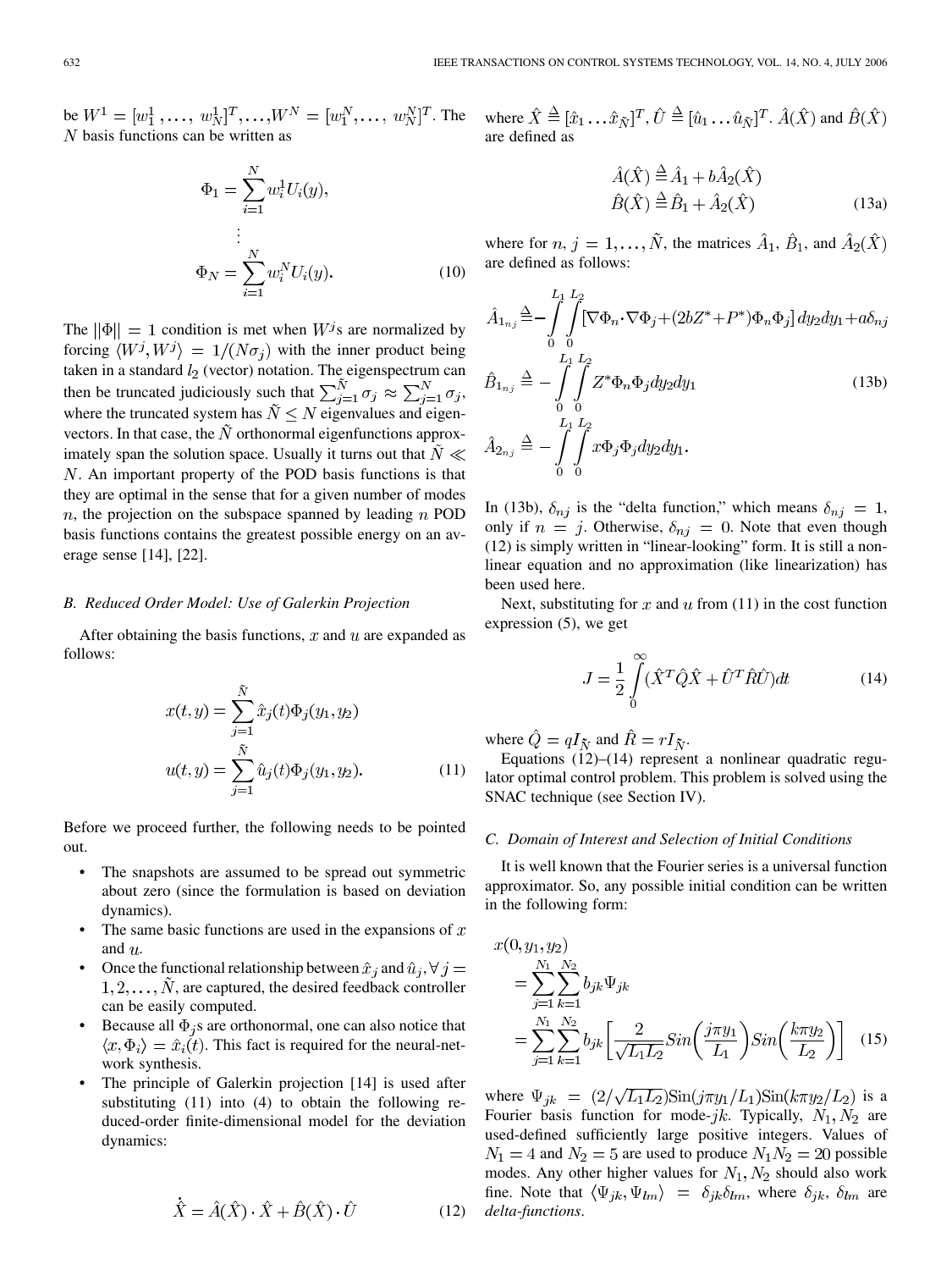With the selection of the Fourier expansion for  $x$  as in (15), the following equations can be derived (after some algebra):

$$
\langle x, x \rangle = \sum_{j=1}^{N_1} \sum_{k=1}^{N_2} b_{jk}^2
$$
 (16)

$$
|x'||^2 \stackrel{\Delta}{=} \int_{0}^{L_1} \int_{0}^{L_2} (\nabla x \cdot \nabla x) dy_2 dy_1
$$
  
= 
$$
\sum_{j=1}^{N_1} \sum_{k=1}^{N_2} b_{jk}^2 \left[ (j\pi/L_1)^2 + (k\pi/L_2)^2 \right]
$$
(17)

$$
\langle \nabla^2 x, \nabla^2 x \rangle = \sum_{j=1}^{N_1} \sum_{k=1}^{N_2} b_{jk}^2 \left[ (j\pi/L_1)^4 + (k\pi/L_2)^4 \right]. \tag{18}
$$

Next, an "envelope profile" was selected, which has the following form:

$$
x_{\rm env}(y_1, y_2) = A_{\rm env} \sin(\pi y_1 / L_1) \sin(\pi y_2 / L_2).
$$
 (19)

With the selection of this expression for  $x_{env}$ , after some algebra, the following can be derived:

$$
||x_{\text{env}}||^2 = \langle x_{\text{env}}, x_{\text{env}} \rangle = A_{\text{env}}^2 (L_1 L_2 / 4)
$$
 (20)  

$$
||x'_{\text{env}}||^2 \stackrel{\Delta}{=} \int_{0}^{L_1} \int_{0}^{L_2} (\nabla x_{\text{env}} \cdot \nabla x_{\text{env}}) dy_2 dy_1
$$

$$
= A_{\text{env}}^2 \pi^2 \left( 1/L_1^2 + 1/L_2^2 \right) (L_1 L_2 / 4) \tag{21}
$$

$$
||\nabla^2 x_{\text{env}}||^2 = \langle \nabla^2 x_{\text{env}}, \nabla^2 x_{\text{env}} \rangle
$$

$$
= A_{\text{env}}^2 \pi^4 \left( 1/L_1^4 + 1/L_2^4 \right) (L_1 L_2 / 4). \quad (22)
$$

Now, the following set is defined as the domain of interest:

$$
S = \left\{ x_0(y_1, y_2) : ||x_0||^2 \le ||x_{\text{env}}||^2, ||x'_0||^2 \le k_1 ||x'_{\text{env}}||^2, ||\nabla^2 x_0||^2 \le k_2 ||\nabla^2 x_{\text{env}}||^2 \right\} (23)
$$

where  $k_1, k_2$  are positive constants. In the numerical experiments conducted, we selected  $A_{env} = 1, k_1 = 2$ , and  $k_2 = 4$ . Any profile in set  $S$  can be deemed as a feasible initial condition for our problem. By using (15)–(22), an algorithm to generate the initial conditions that satisfy the inequality constraints in (23) was generated. The details of this algorithm are omitted here for brevity.

#### *D. Snapshot Solution Generation*

Snapshot solutions, which should be representative state solutions under the application of "a reasonably good control," are the key to the success in finding a proper reduced-order model. It is a common practice to assume an open-loop control for this purpose [\[22](#page-12-0)]. However, a feedback solution will be better for our application, since that is what is aimed in this paper. The following procedure is used to generate snapshots.

The spatial domain  $\Omega \backslash \partial \Omega$  is discretized denoting  $m_1 = 1, \ldots, M_1$  as the node points along  $y_1$  and  $m_2 = 1, \ldots, M_2$  as the node points along  $y_2$ . Then, for  $m_1 = 2, \ldots, (M_1 - 1)$  and  $m_2 = 2, \ldots, (M_2 - 1)$ , the following ordinary differential equations can be written [[12\]](#page-12-0):

$$
\begin{split} \dot{x}_{m_1,m_2} &= \alpha \left[ \frac{1}{\Delta y_1^2} \left( x_{m_{1+1},m_2} - 2x_{m_1,m_2} + x_{m_{1-1},m_2} \right) \right. \\ &\left. + \frac{1}{\Delta y_2^2} \left( x_{m_1,m_{2+1}} - 2x_{m_1,m_2} + x_{m_1,m_{2-1}} \right) \right] \\ &\left. + \left( a - 2b Z_{m_1,m_2}^* - P_{m_1,m_2}^* \right) x_{m_1,m_2} \\ &- Z_{m_1,m_2}^* U_{m_1,m_2} - b x_{m_1,m_2}^* \tag{24} \end{split}
$$

It is also observed that  $x_{m_1, m_2} = 0$  for either  $m_1 = 1, M_1$ , or  $m_2 = 1, M_2$  for all time t (because of the boundary conditions). By defining

$$
X \triangleq \left[ [x_{2,2} \dots x_{M_1-1,2}]^T \cdots [x_{2,M_2-1} \dots x_{M_1-1,M_2-1}]^T \right]
$$

and

$$
U \stackrel{\Delta}{=} \left[ [u_{2,2} \dots u_{M_1-1,2}]^T \cdots [u_{2,M_2-1} \dots u_{M_1-1,M_2-1}]^T \right]
$$

the following finite-dimensional approximated system dynamics can be written as:

$$
\dot{X} = A(X) \cdot X + B(X) \cdot U \tag{25}
$$

where the matrices  $A(X)$ ,  $B(X)$  are appropriately defined (we have omitted the detailed expressions for brevity). Next, the cost function was also approximated using this discretized system in the form

$$
J = \frac{1}{2} \int_{0}^{\infty} (X^T Q X + U^T R U) dt
$$
 (26)

where  $Q = (1/2)q(\Delta y_1 \Delta y_2)I_{(M_1-2)(M_2-2)}$  and  $R =$  $(1/2) r(\Delta y_1 \Delta y_2) I_{(M_1-2)(M_2-2)}$ . Even though the dimensions are high, nevertheless, (25)–(26) form an analogous nonlinear quadratic regulator optimal control problem in a finite-dimensional framework.

Note that the system dynamics in (25) naturally comes out to be in the state dependent coefficient (SDC) form and the cost function in (26) is quadratic. In addition, it is an infinite time formulation. This is a classic case for applying the recently-developed state dependent Riccati equation (SDRE) technique. The essential idea in this technique is to treat the problem as a linear quadratic regulator (LQR) problem and solve the associated algebraic Riccati equation [\[6](#page-12-0)], [\[18](#page-12-0)] at each instant of time, to find out a time-varying Riccati matrix  $P(t)$ . Then, gain matrix is computed as  $K(t) = R^{-1}B^{T}(X) \cdot P(t)$  and the control solution is given by  $U(t) = -K(t)X$ . An interested reader can see [\[9](#page-12-0)], [\[10](#page-12-0)], and [\[21](#page-12-0)] for more details about the SDRE technique. A key point to note, however, is that this technique can only lead to a "suboptimal" controller. This happens mainly because even though the state and optimal control equations are satisfied for all time, the associated costate equation is satisfied only asymptotically [\[9](#page-12-0)], [[21\]](#page-12-0). On the other hand, the SNAC technique used here leads to obtaining an "optimal" controller, since all three equations are satisfied for all time.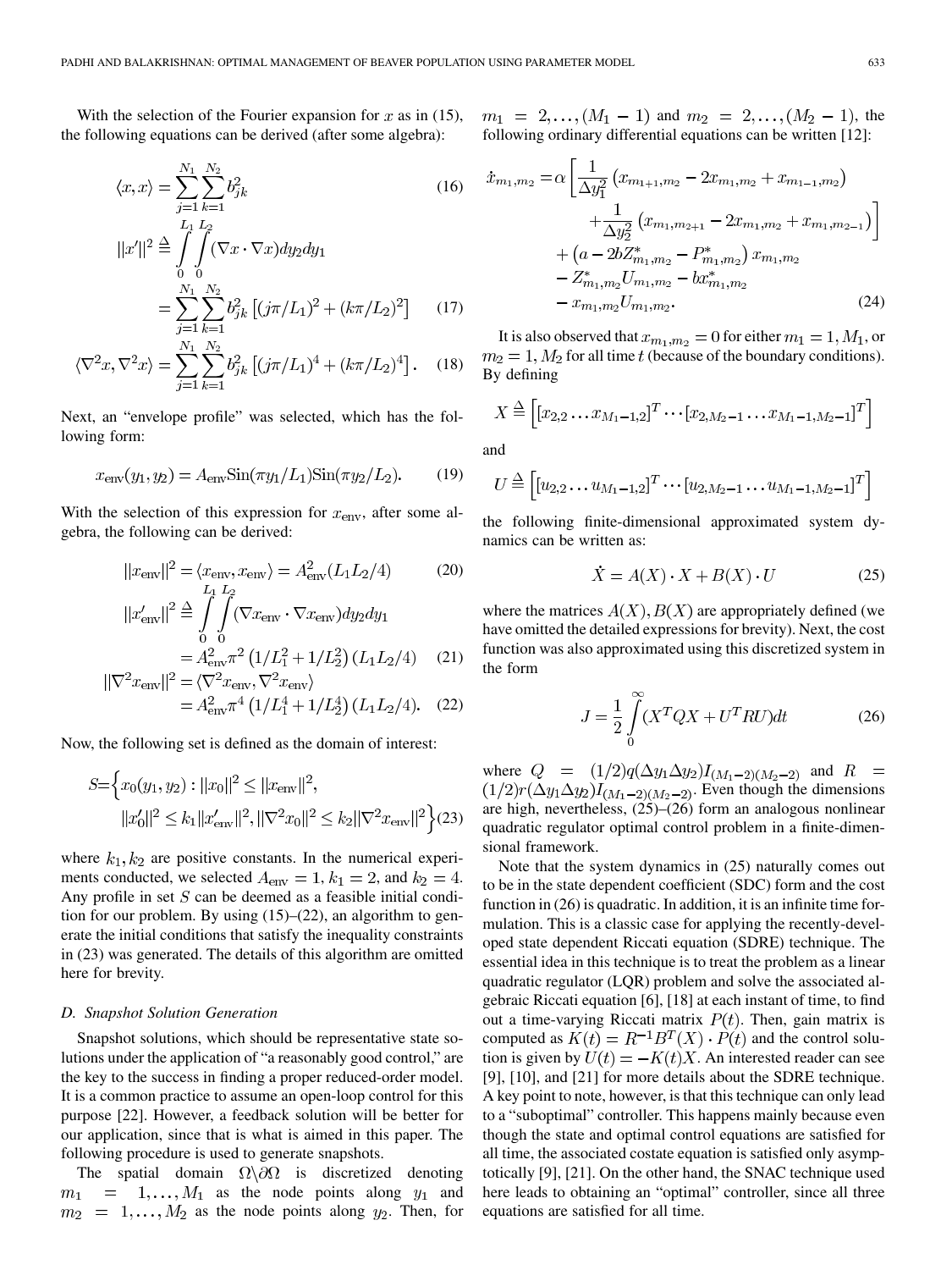We have used this SDRE technique to synthesize a suboptimal feedback nonlinear controller for the purpose of collecting snapshot solutions. Taking an arbitrary initial condition (as outlined in Section III-C), the system is simulated for  $t_f = 3$  yr. Once the solution is obtained for a particular initial condition, representative solutions are collected at arbitrary instants of time and assumed as representative snapshot solutions. In this research, the problem was solved using a gradient technique for 50 different initial conditions and 20 random solutions were collected from each of them, thereby collecting 1000 snapshots in total. The POD basis functions are designed with these snapshot solutions are subsequently used in a Galerkin projection to obtain a reduced-order representation of the model and cost function (see Sections III-A and III-B).

#### IV. SINGLE NETWORK ADAPTIVE CRITICS (SNAC)

In this section, a neural-network structure is proposed for solving the optimal control problem. This control synthesis is essentially obtained through, what is called a set of *critic networks*. This is to retain the terminology of the *adaptive critic* methodology outlined earlier in [[1\]](#page-12-0) and [[26\]](#page-12-0). However, the need of the *action networks* in the adaptive critic framework is eliminated. Hence this methodology can be considered as a good improvement of the adaptive critic technique and it is called the *single network adaptive critic (SNAC)*.

#### *A. Optimality Conditions*

The necessary conditions of optimality for a lumped system driven by the system dynamics in (12) and cost function in (14), are well known [[6\]](#page-12-0), [[18\]](#page-12-0). First, a *Hamiltonian* variable is defined as

$$
H = \frac{1}{2}(\hat{X}^T \hat{Q} \hat{X} + \hat{U}^T \hat{R} \hat{U}) + \lambda^T \left[ \hat{A}(\hat{X}) \cdot \hat{X} + \hat{B}(\hat{X}) \cdot \hat{U} \right]
$$
\n(27)

where  $\lambda$  is the Lagrange multiplier variable. Then the optimal control equation is given by

$$
\frac{\partial H}{\partial \hat{U}} = 0 \tag{28}
$$

which leads to

$$
\hat{U} = -\hat{R}^{-1}\hat{B}^{T}(\hat{X}) \cdot \lambda.
$$
 (29)

The costate equation is given by

$$
\dot{\lambda} = -\left(\frac{\partial H}{\partial \hat{X}}\right) = -\left(\hat{Q}\hat{X} + \hat{A}^T(\hat{X}) \cdot \lambda\right) \tag{30}
$$

(12), (29), and (30) need to be solved simultaneously, along with the boundary conditions for optimal control with  $\ddot{X}(0)$  is known and  $\lambda(t_f \rightarrow \infty) = 0$ .

It should be noted, however, that the adaptive critic methodology using a set of neural networks needs a discrete version of the problem. At any instant of time  $k$ , the discrete versions of state and costate equations are

$$
\ddot{X}_{k+1} = \ddot{F}_d(\dot{X}_k, \dot{U}_k) \tag{31}
$$

$$
\lambda_k = G_d(X_k, U_k, \lambda_{k+1})
$$
\n(32)

where  $\hat{F}_d$  and  $\hat{G}_d$  are the resulting algebraic functions of their arguments. From (39), the optimal control equation can be written as

$$
\hat{U}_k = \xi(\hat{X}_k, \lambda_{k+1})\tag{33}
$$

where  $\xi$  is the resulting *explicit* algebraic function of its arguments. A fourth-order Runge–Kutta method [\[12](#page-12-0)], with constant step size in time  $\Delta t = 1$  week = 0.0192 yr, was used in this study.

#### *B. Neural Network Synthesis Process*

*1) State Generation for Training:* In the controller synthesis process, a set of states for training needs to be chosen so that its elements approximately cover the states that are possible initial conditions in the *domain of interest*. S should also contain all possible states of the controlled system as they evolve from different initial conditions. Once the snapshot solutions are generated and POD basis functions are designed, the minimum and maximum values for the individual elements of  $X_k$  can be fixed as follows.

Let  $\hat{X}_{\text{max}}$  denote the vector of maximum values for  $\hat{X}_k$  and  $\hat{X}_{\text{min}}$  the vector for minimum values. Then, fixing a positive constant  $0 \leq c_i \leq 1$ , the states  $\hat{X}_{k_i} \in c_i[\hat{X}_{\min}, \hat{X}_{\max}]$  are selected. Let  $S_i = \{ \hat{X}_k : \hat{X}_k \in c_i[\hat{X}_{\min}, \hat{X}_{\max}] \}$ . Then, for  $c_1 \leq c_2 \leq c_3 \leq \ldots$ ,  $S_1 \subseteq S_2 \subseteq S_3 \subseteq \ldots$  Hence, for some  $i =$  $I, c_I = 1$  and  $S_I$  will include the domain of interest for initial conditions. At the beginning a small value for the constant  $c_1$ is fixed and the networks is trained with these states, randomly generated within  $S_1$ . Once the critic networks converge for this set, a value of  $c_2$  close to  $c_1$  is picked and the network training is continued for the profiles within  $S_2$  and so on, until the set  $S_i$  includes domain of interest for the initial conditions. In this work, the values of the constants are updated progressively from  $c_1 = 0.05, c_i = c_1 + 0.05 (i - 1)$  for  $i = 2, 3, \dots$ , until  $i = I$ , where  $c_I = 1$ .

*2) Training Procedure:* Since neural networks are capable of doing universal function approximations [\[4](#page-12-0)], the idea here is to capture the optimal relationship between the state  $X_k$  and co-state  $\lambda_{k+1}$  using a neural network. For faster training, however, we have synthesized separate networks for each element of the vector  $\lambda_{k+1}$ . Since  $\hat{U}_k$  is an explicit function of  $\hat{X}_k$  and  $\lambda_{k+1}$ , optimal control  $U_k$  can be calculated from (33).

The SNAC training algorithm is described in the following steps [Fig. 1].

1) Fix  $c_i$  and generate  $S_i$ .

- 2) For each element  $\hat{X}_k$  of  $S_i$  follow the steps below.
	- Input  $\hat{X}_k$  to the network(s) to get  $\lambda_{k+1}$ . Denote the actual output as  $\lambda_{k+1}^a$ .
	- Calculate  $\hat{U}_k$ , knowing  $\hat{X}_k$  and  $\lambda_{k+1}$ , from *optimal control equation* (33).
	- Get  $\hat{X}_{k+1}$  from the *state equation* (31), using  $\hat{X}_k$  and  $U_k$ .
	- Input  $\hat{X}_{k+1}$  to the network(s) to get  $\lambda_{k+2}$ .
	- Calculate  $\lambda_{k+1}$ , form the *costate equation* (32). Let us denote this as  $\lambda_{k+1}^t$ .
- 3) Train the network(s), with all  $\hat{X}_k$  as input and all corresponding  $\lambda_{k+1}^t$  as output.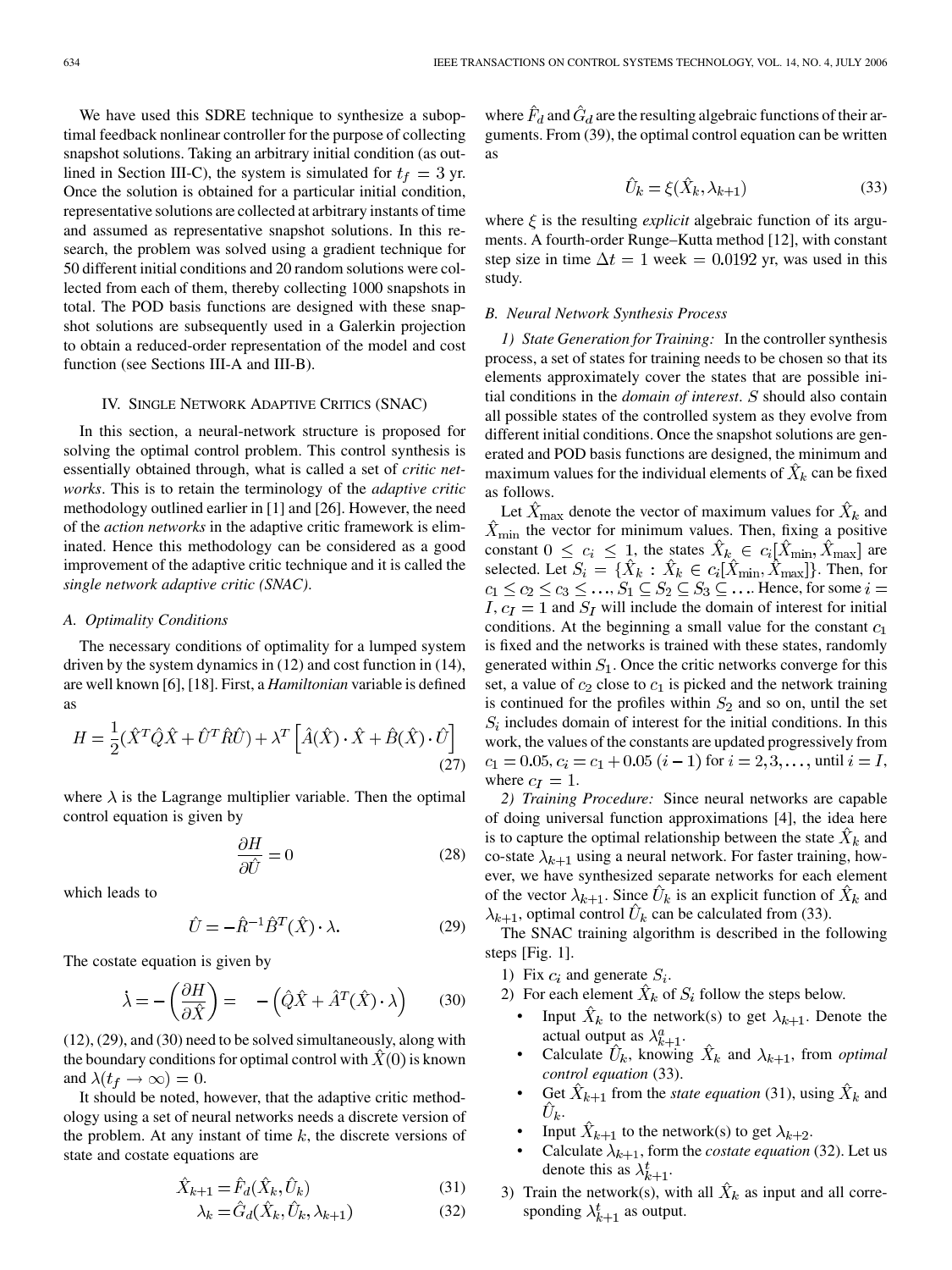

Fig. 1. Schematic of simplified adaptive critic neural-network synthesis.

4) If proper convergence is achieved, stop and revert to step 1 with  $S_{i+1}$ . If not, go to step 1 and retrain the networks with a new  $S_i$ .

In order to minimize the chance of getting trapped in a local minimum, a *batch training* is used wherein the network is trained for all of the elements of  $S_i$  together.

*3) Convergence Condition:* At each  $c_i$  it should be assured that the proper convergence in training is reached. For this purpose, generate a set  $S_i^c$  of profiles in exactly the same manner used to generate  $S_i$ .

- Fix a tolerance value tol (we have fixed to  $l = 0.05$ ).
- Using the state profiles from  $S_i^c$ , generate the target outputs as described in Section IV-B. Let the outputs be  $\lambda_1^{t_i}, \ldots, \lambda_{\tilde{N}'}^{t_i}.$
- Generate the actual output from the networks, by using the state profiles from  $S_k^c$ . Say the values of the outputs are  $\lambda_1^{a_i}, \ldots, \lambda_{\tilde{n}}^{a_i}$ .
- Check whether simultaneously tol,  $\forall$   $j = 1, 2, \ldots, \tilde{N}$ . If yes, then the networks have converged.

Note that after successful training of the networks offline, the control can be implemented online, since it can then be computed by simply using the networks.

4) Neural Network Structure and Initialization: Since  $\tilde{N} =$ 4 for the beaver problem, four critic networks are used with  $X_k$ as inputs and a component of the vector  $\lambda_{k+1}$  as the output. For the wildlife management problem, the network architecture is  $\pi_{4,6,6,1}$ , where  $\pi_{4,6,6,1}$  means that there are four neurons in the input layer, six neurons in the first hidden layer, six neurons in the second hidden layer, and one neuron in the output layer. For activation functions, a *tangent sigmoid* function for the input and hidden layers and a *linear* function for the output layer are used. Simulation results indicate the network choices were adequate.

Note that the reduced-order dynamics  $(12)$ – $(13)$  is in the control-affine SDC form and the associated cost function (14) is also quadratic. This facilitates the use of the SDRE technique to this reduced-order problem as well [[9\]](#page-12-0), [[10\]](#page-12-0), [[21\]](#page-12-0). Hence, the randomly chosen weights of the networks were first trained with respect to this solution (we call this process "pretraining"),



Fig. 2. Required steady-state population density distribution.



Fig. 3. Required steady-state trapping rate for population density distribution in Fig. 2.

before starting the SNAC training outlined in Section IV-B. Further details of this process are omitted for brevity.

#### V. NUMERICAL RESULTS

#### *A. Selection of Numerical Values*

The values of parameters used in the numerical exper-iments in this study are the same as used in [\[5](#page-12-0)] and [[17\]](#page-12-0) wherever relevant. A spatial domain having  $L_1 = 62.75$  mi and  $L_2 = 112.95$  mi was selected and the grid parameters are  $\Delta y_1 = \Delta y_2 = 12.55$  mi. The time step  $\Delta t = (7/365)$  yr (one week) was chosen, which means that the control solution (rate of beavers to be harvested) is updated every week. For the cost function weights  $q = r = 1$  was chosen.

#### *B. Analysis of Results*

The main goal for this problem was to drive the actual beaver population density distribution  $Z$  to a required beaver population density distribution  $Z^*$ . According to the formulation in this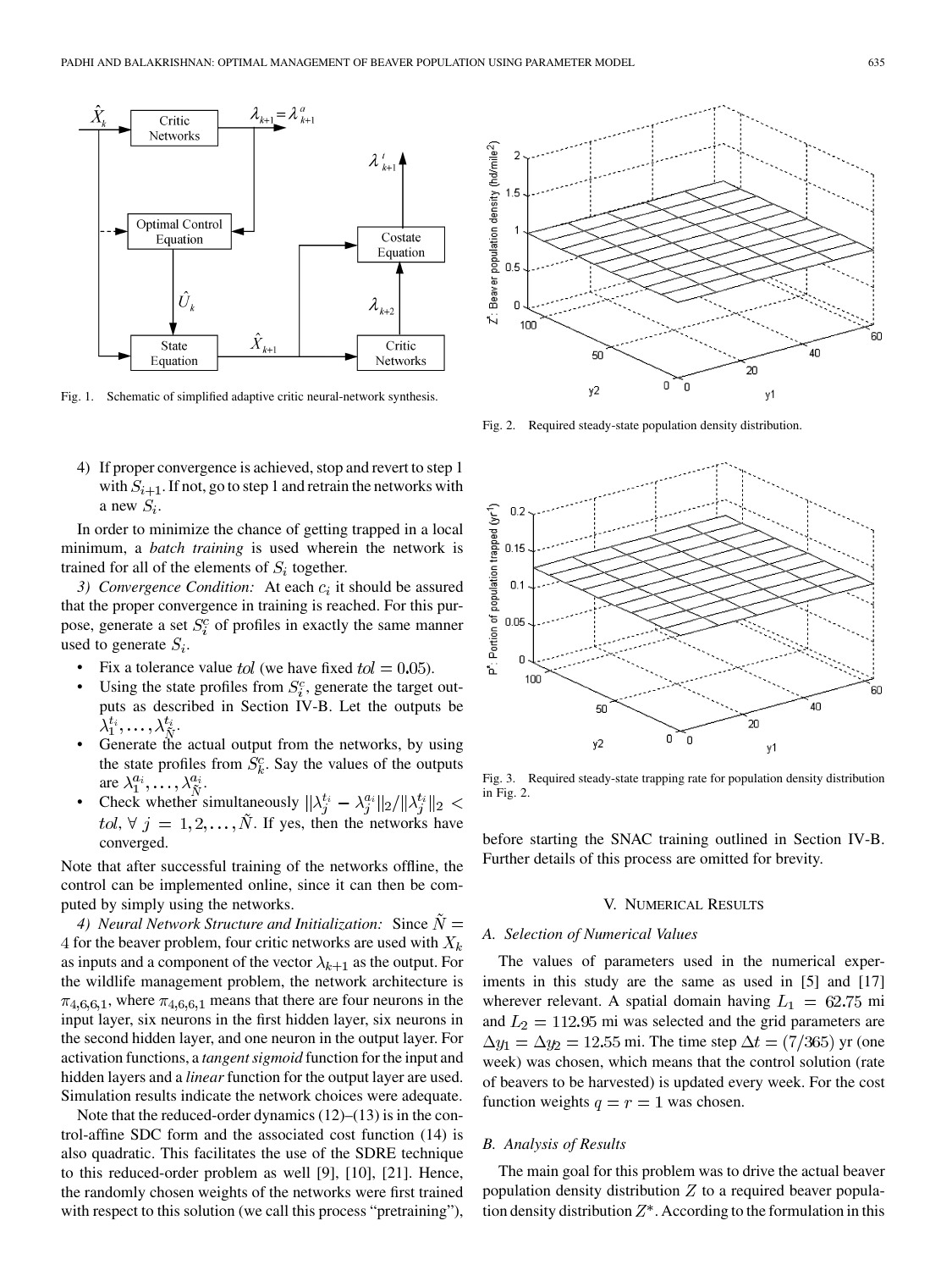

Fig. 4. Initial condition for the population density distribution (state).



Fig. 5. Trapping rate (control) distribution for the initial condition as in Fig. 4.

study, the distribution of the control variable  $P$ , which is the portion of  $Z$  to be trapped per year (see Section II), should approach a steady-state distribution for any initial condition in the domain of interest for which the networks have been trained. This has been verified from a large number of simulation studies. However, since it is impossible to all the simulation results (due to space constraints), the results for one representative case is presented in Figs. 2–17. For the rest of the discussion in this section, we call  $P$  as the "trapping rate" for convenience.

Figs. 2–3 depict the steady-state beaver population density distribution and the associated steady-state trapping rate, respectively. In other words, starting from any initial condition that has been accounted for training the networks, the population density distribution and the trapping rate distribution should converge to these distributions with time.

The randomly chosen initial condition for the population density distribution (at time  $t = 0$ ) for this simulation and the computed trapping rate distribution are as shown in Figs. 4 and 5, respectively.



Fig. 6. Population density distribution at  $t = 6$  mo.



Fig. 7. Trapping rate distribution at  $t = 6$  mo.



Fig. 8. Population density distribution at  $t = 1$  yr.

Since it is impossible to show a 3-D surface plot as it evolves with time, distributions for population density (state) and trapping rate (control) are presented at different time instants. At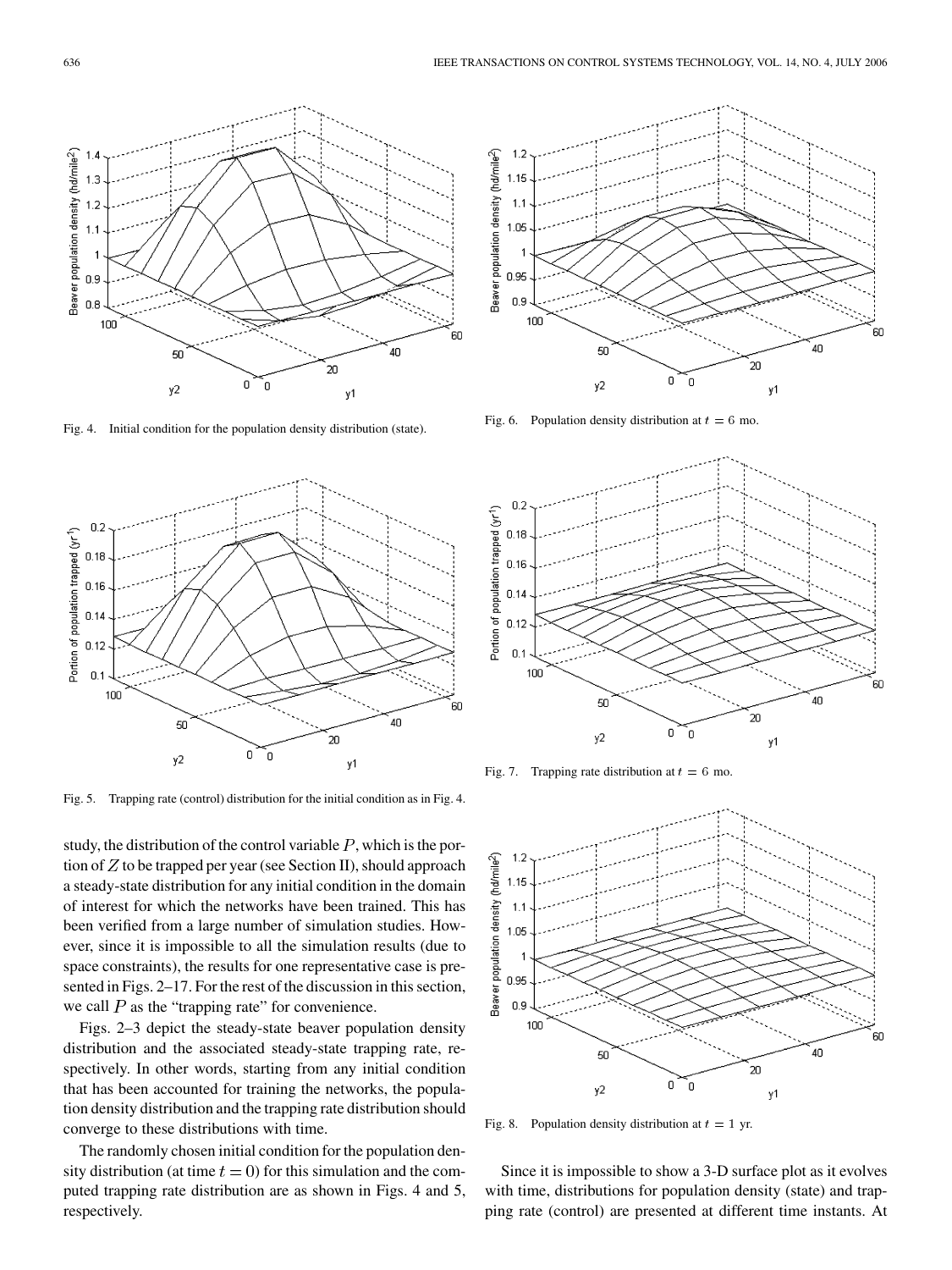

Fig. 9. Trapping rate distribution at  $t = 1$  yr.



Fig. 10. Population density distribution at  $t = 5$  yr.



Fig. 11. Trapping rate distribution at  $t = 5$  yr.



Fig. 12. Error between actual population density distribution and desired population density distribution at  $t = 5$  yr.

 $t = 6$  mo, the state and control are as in Figs. 6 and 7, respectively. At  $t = 1$  yr, the state and control are as in Figs. 8 and 9, respectively. From these figures, it is clear that both the state and control are developing toward their respective desired steady-state profiles. In other words, the beaver population density distribution, as well as the trapping rate distribution, develops toward their respective desired steady-state distributions, respectively.

Note that the problem in this study has been formulated in an infinite time framework and the simulation can essentially be continued for as long as one wishes. Simulations in this paper were carried out for  $t = 5$  yr. It was observed in the simulations that the steady-state distributions for beaver population density and their trapping rate were reached in approximately two years. The population density distribution and trapping rate distribution at  $t = 5$  yr are shown in Figs. 10 and 11, respectively.

It is evident that the Figs. 10 and 11 are quite close to the respective desired steady-state distributions (compared with Figs. 2 and 3, respectively). However, to show even better accuracy that can be reached, the error between the actual

population density distribution and its desired steady-state population density distribution, as well as the actual trapping rate distribution and its desired steady-state trapping rate distribution at  $t = 5$  yr were plotted. These are shown in Figs. 12 and 13, respectively.

It is quite clear from Figs. 12 and 13 that the order of magnitude of the error of population density (state) is five-orders of magnitude smaller than its desired steady-state distribution. Similarly, the order of magnitude of the error in the trapping rate (control) is three-orders of magnitude smaller than the desired steady-state trapping rate distribution. These trends show that the controller performance is excellent in driving the state to the desired target.

To further illustrate the way the state and control develop toward their steady state, the time histories of the lumped parameter states and controls for the state and control deviations (see Section III-B) are shown in Figs. 14 and 15, respectively. From these figures, it is clear that the state and control converge to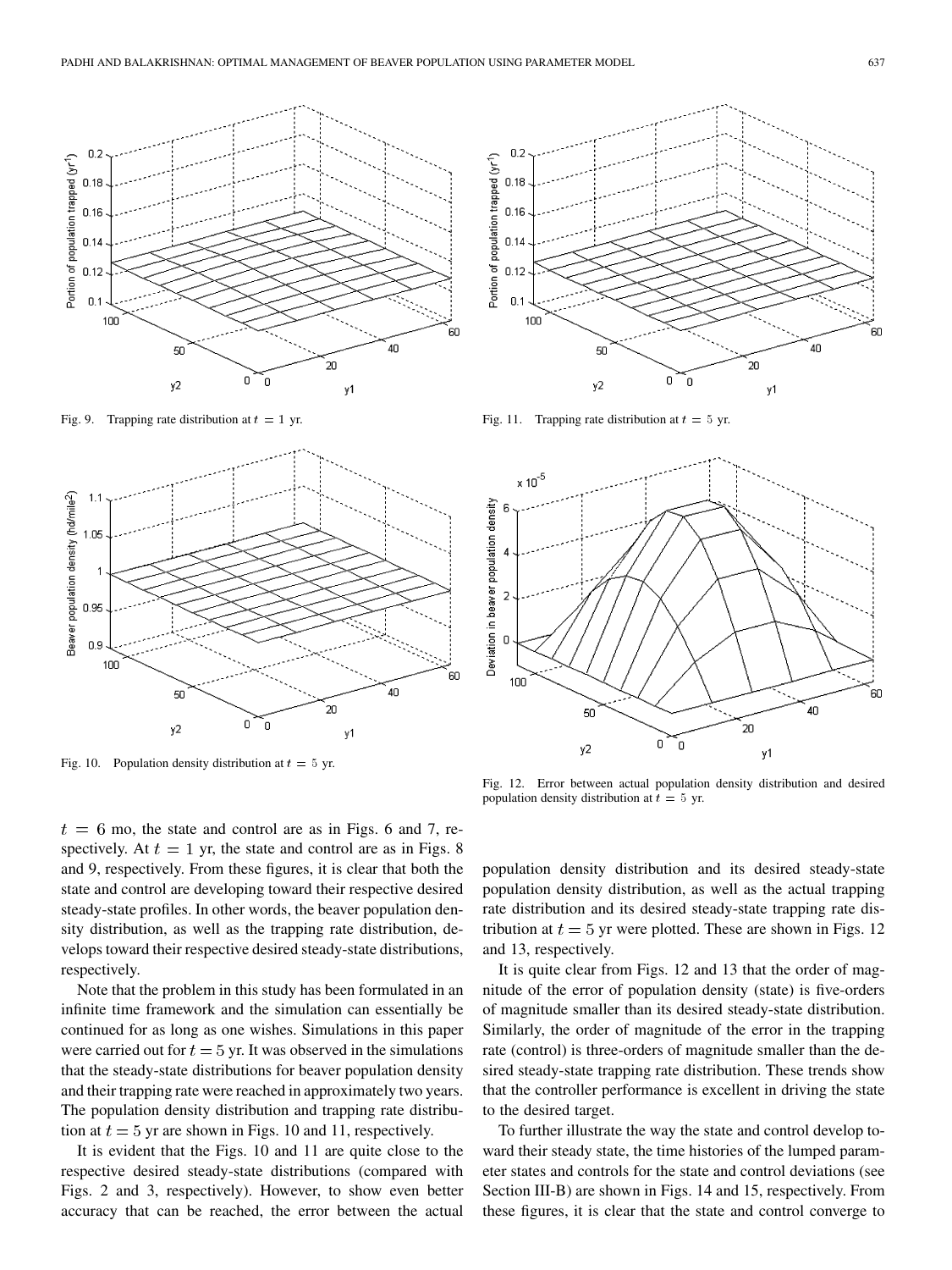

Fig. 13. Error between actual trapping rate distribution and desired trapping rate distribution at  $t = 5$  yr.



Fig. 14. Lumped parameter state histories for the state deviation.



Fig. 15. Lumped parameter control histories for the control deviation.



Fig. 16. Population density evolution at node-2,2.



Fig. 17. Trapping rate evolution at node-2,2.

their respective targets in about two years and stay there afterwards. Such phenomena were observed in all the simulations.

Next, to see the time history at a specific location in the domain clearly, we arbitrarily chose node-22 and plotted the beaver population density and trapping rate at that location in Figs. 16 and 17, respectively. From these plots, it is obvious how the state and control evolve toward their respective steady-state values. The over-shooting is minimal, indicating that the choice of the cost function weight parameters  $q = r = 1$  was appropriate. A similar trend was observed at all node points. Note that since large oscillations of both the population density, as well as the trapping rate are not observed, the management policy proposed here is more likely to be accepted by the farmers.

Note that the SDRE technique, which was used both to generate the snap-shot solutions, as well as for "pretraining" the networks, leads to a locally stabilizing suboptimal controller [[9\]](#page-12-0), [[10\]](#page-12-0), [[21](#page-12-0)]. Hence, the pretrained networks also lead to a suboptimal controller. To demonstrate how the SNAC technique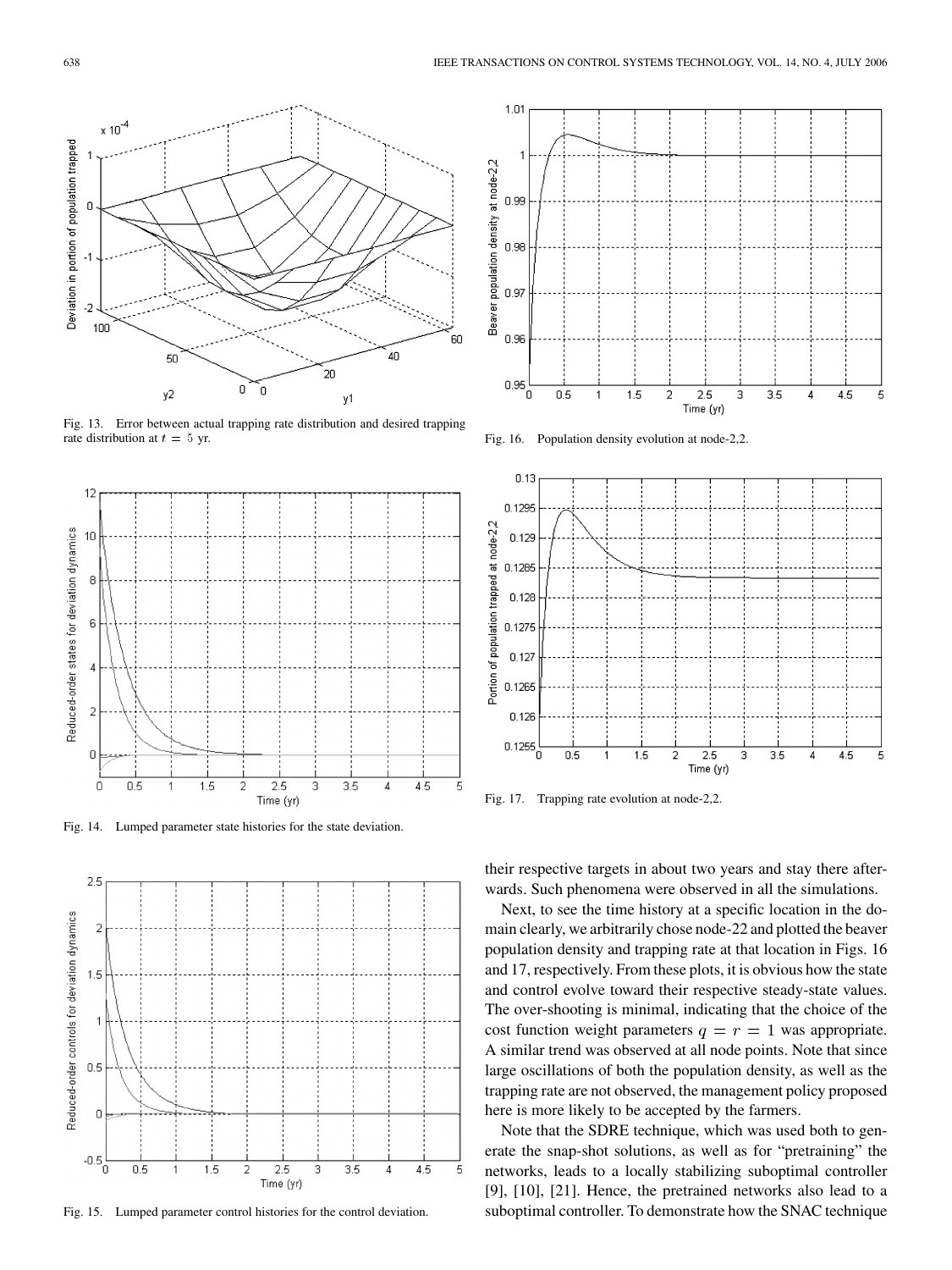<span id="page-12-0"></span>TABLE II COST COMPARISON BETWEEN TRAINED AND PRETRAINED NETWORKS

| Case           | $J_{\text{trained}}$ | $J_{pre-trained}$ |
|----------------|----------------------|-------------------|
|                | 6.4883               | 10.4644           |
| $\overline{2}$ | 13.4060              | 23.4481           |
| 3              | 21.7651              | 41.2040           |
|                | 31.1715              | 61.7291           |
|                | 42.8081              | 88.2159           |

leads to an optimal controller, we have carried out a cost comparison study. For this, we took some random initial condition and simulated the evolution for  $t_f = 5$  yr (by that time the steady-state conditions have already been achieved) by both using the pretrained networks (by SDRE technique), as well by the fully-trained networks (by the SNAC technique). Some representative results are as in Table II.

From the numbers in Table II, it is quite obvious that in all cases the pretrained networks lead to cost function values that are approximately double the values of the cost function, if the SNAC-trained networks are used. Hence, we conclude that the pretrained networks are very much "suboptimal," which are driven more toward their optimal values by the SNAC technique.

#### VI. CONCLUSION

An optimal control theory-based solution has been proposed as a harvesting strategy of nuisance creating beavers. A distributed parameter model for beaver population dynamics has been presented and a proper orthogonal decomposition-based basis function design followed by their use in a Galerkin projection has been incorporated in the process as a model reduction technique. Using the reduced model in a single network adaptive critic scheme, the optimal control is made available in a feedback form.

The optimal harvesting technique presented for managing the beaver population in a desired territory leads to a desired distribution of the animal density in the long run. It does not lead to the complete elimination of the species. Besides, the control computed can be used online by a nonexpert in control theory since it essentially involves only using the neural networks (which are trained offline). Because of these reasons, the proposed technique can be used as a great tool by a wildlife manager.

#### ACKNOWLEDGMENT

The authors would like to thank Dr. M. G. Bhat, Associate Professor, Department of Environmental Studies, Florida International University, Miami, for their helpful and productive e-mail communications. The authors would also like to thank the anonymous reviewers for their constructive criticisms and useful suggestions, which led to a substantial improvement of this paper.

#### **REFERENCES**

- [1] S. N. Balakrishnan and V. Biega, "Adaptive-critic based neural networks for aircraft optimal control," *J. Guid. Control Dyn.*, vol. 19, no. 4, pp. 893–898, Jul./Aug. 1996.
- [2] B. Bameih, "The structure of optimal controllers of spatially-invariant distributed parameter systems," in *Proc. Conf. Dec. Contr.*, 1997, pp. 1056–1061.
- [3] H. T. Banks, R. C. H. Rosario, and R. C. Smith, "Reduced-order model feedback control design: Numerical implementation in a thin shell model," *IEEE Trans. Autom. Contr.*, vol. 45, no. 7, pp. 1312–1324, Jul. 2000.
- [4] A. R. Barron, "Universal approximation bounds for superposition of a sigmoidal function," *IEEE Trans. Inf. Theory*, vol. 39, no. 3, pp. 930–945, May 1993.
- [5] M. G. Bhat, "Controlling wildlife damage by diffusing beaver population: a bioeconomic application of the distributed parameter control model," Ph.D. dissertation, Dept. Agricultural Economics Rural Soc., Univ. Tennessee, Knoxville, TN, 1991.
- [6] A. E. Bryson and Y. C. Ho, *Applied Optimal Control*. London, U. K.: Taylor & Francis, 1975.
- [7] J. Burns and B. B. King, "A reduced basis approach to the design of low-order feedback controllers for nonlinear continuous systems," *J. Vibration Contr.*, vol. 4, pp. 297–323, 1998.
- [8] C. W. Clark, *Mathematical Bioeconomics: The Optimal Management of Renewable Resources*, 2nd ed. New York: Wiley, 1990.
- [9] J. R. Cloutier, "State-dependent Riccati equation techniques: An overview," in *Proc. Amer. Contr. Conf.*, 1997, pp. 932–936.
- [10] J. R. Cloutier and D. T. Stansbery, "The capabilities and art of statedependent Riccati equation-based design," in *Proc. Amer. Contr. Conf.*, 2002, pp. 86–91.
- [11] R. F. Curtain and H. J. Zwart, *An Introduction to Infinite Dimensional Linear Systems Theory*. New York: Springer-Verlag, 1995.
- [12] S. K. Gupta, *Numerical Methods for Engineers*. New York: Wiley, 1995.
- [13] S. Harkonen, "Forest damage caused by the Canadian beaver (castor canadensis) in South Savo, Finland," *Silva Fennica*, vol. 33, no. 4, pp. 247–259, 1999.
- [14] P. Holmes, J. L. Lumley, and G. Berkooz, *Turbulence, Coherent Structures, Dynamical Systems and Symmetry*. Cambridge, U.K.: Cambridge Univ. Press, 1996, pp. 87–154.
- [15] K. J. Hunt, "Neural networks for control systems—A survey," *Automatica*, vol. 28, no. 6, pp. 1083–1112, Nov. 1992.
- [16] I. Lasiecka, "Control of systems governed by partial differential equations: A historical perspective," in *Proc. 34th Conf. Dec. Contr.*, 1995, pp. 2792–2796.
- [17] S. M. Lenhart and M. G. Bhat, "Application of distributed parameter control model in wildlife damage control management," *Math. Models Methods Appl. Sci.*, vol. 2, no. 4, pp. 423–439, 1992.
- [18] F. Lewis and V. L. Syrmos, *Optimal Control*, 2nd ed. New York: Wiley, 1995.
- [19] M. C. McKinstry and S. H. Anderson, "Attitude of private and public managers in Wyoming, USA, toward beaver," *Environ. Manage.*, vol. 23, no. 1, pp. 95–101, 1999.
- [20] S. T. McTaggart and T. A. Nelson, "Composition and demographics of beaver (castor canadensis) colonies in central Illinois," *Amer. Midland Naturalist*, vol. 150, no. 1, pp. 139–150, 2003.
- [21] C. P. Mracek and J. R. Cloutier, "Control designs for the nonlinear benchmark problem via the state-dependent Riccati equation method," *Int. J. Robust Nonlinear Contr.*, vol. 8, no. 4-5, pp. 401–433, 1998.
- [22] S. S. Ravindran, "A reduced-order approach for optimal control of fluids using proper orthogonal decomposition," *Int. J. Num. Methods Fluids*, vol. 34, no. 5, pp. 425–448, 2000.
- [23] S. Sadek and M. A. Bokhari, "Optimal control of a parabolic distributed parameter system via orthogonal polynomials," *Opt. Contr. Appl. Methods*, vol. 19, no. 3, pp. 205–213, 1998.
- [24] S. N. Singh, J. H. Myatt, and G. A. Addington, "Adaptive feedback linearizing control of proper orthogonal decomposition nonlinear flow models," in *Proc. Amer. Contr. Conf.*, 2001, pp. 1533–1538.
- [25] J. P. Wright, C. G. Jones, and A. S. Flecker, "An ecosystem engineer, the beaver, increases species richness at the landscape scale," *Oecologia*, vol. 132, no. 1, pp. 96–101, Jun. 2002.
- [26] P. J. Werbos, "Approximate dynamic programming for real-time control and neural modeling," in *Handbook of Intelligent Control*, D. A. White and D. A. Sofge, Eds: Multiscience Press, 1992.